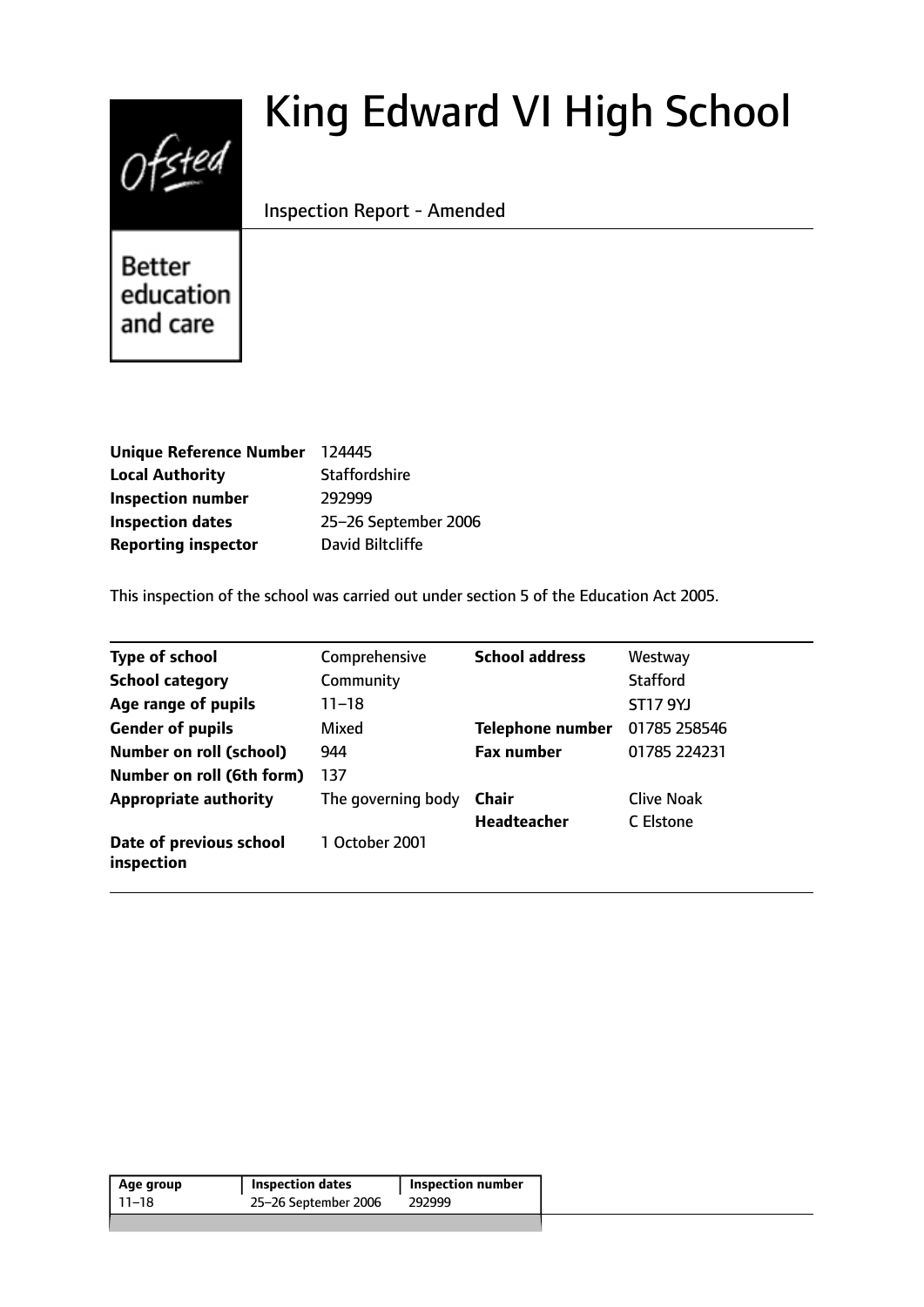# **Amended Report Addendum**

Report updated to resolve formatting inconsistency

© Crown copyright 2006

Website: www.ofsted.gov.uk

This document may be reproduced in whole or in part for non-commercial educational purposes, provided that the information quoted is reproduced without adaptation and the source and date of publication are stated.

Further copies of this report are obtainable from the school. Under the Education Act 2005, the school must provide a copy of this report free of charge to certain categories of people. A charge not exceeding the full cost of reproduction may be made for any other copies supplied.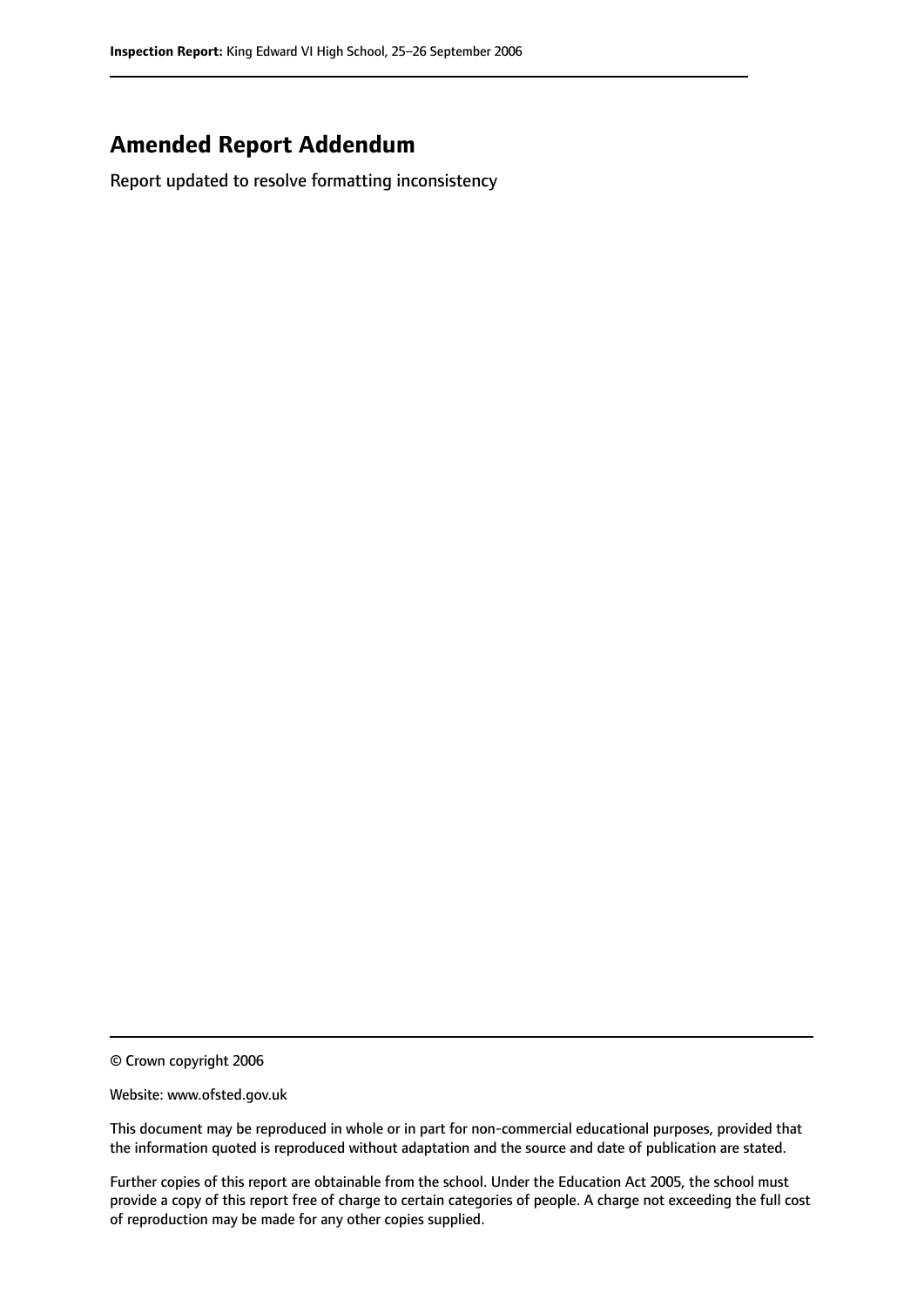# **Introduction**

The inspection was carried out by four Additional Inspectors.

# **Description of the school**

The vast majority of pupils are of White British heritage. Pupils' academic attainment on entry to Year 7 is about average. Sixth formers are taught either on the school site or elsewhere within the Stafford Collegiate. The headteacher has been in post for three years.

# **Key for inspection grades**

| Grade 1 | Outstanding  |
|---------|--------------|
| Grade 2 | Good         |
| Grade 3 | Satisfactory |
| Grade 4 | Inadequate   |
|         |              |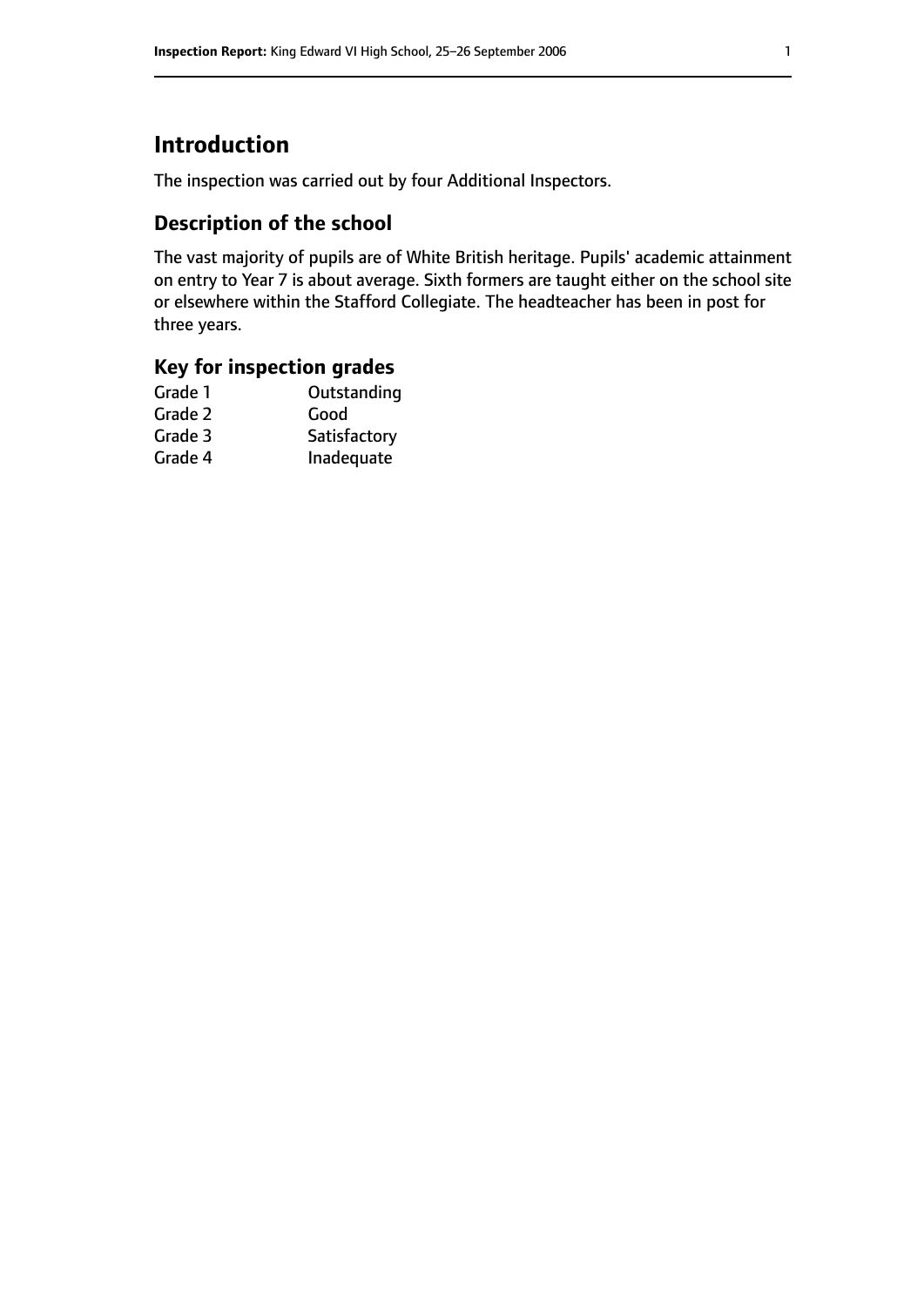# **Overall effectiveness of the school**

#### **Grade: 2**

King Edward VI is a good school, providing a fine standard of education for its pupils. During the last three years it has improved significantly, lifting its performance and the climate for learning from barely satisfactory, with a substantial financial deficit, to the good levels they have now reached. The rate of improvement accelerated in the last year to produce the best academic results in the school's history as a comprehensive school.

This improvement has come about as a result of clear policies set by governors and managers, wise, determined leadership and close monitoring of how well intentions work out in action. The school's managers recognise that further improvement is possible. The vast majority of pupils and parents think that the school is doing a good job. As one parent put it, 'This school has turned itself round'.

Academic standards are now broadly average. They also show clear evidence that higher standards are working their way up through the school. By the end of Year 9, standards are a little above average, represent good achievement and show a marked rise over earlier times. The 2006 GCSE results, too, were close to average and the best of recent years. They represent a good achievement for the majority of pupils, but some boys and higher-ability pupils can do still better. In the sixth form, standards are average and most students make sound progress.

Senior managers have an accurate view of where the school is going and what needs tackling. Central to their work is lifting further the quality of teaching and learning. They can already point to success in the form of recent test and examination results. Much teaching is good but, in a minority of lessons, the lack of pace, probing questions, thorough discussion, diagnostic marking or end-of-lesson reviews restricts what pupils achieve.

The school is a welcoming, safe and encouraging place. Relationships are warm, understanding and respectful. Attitudes and behaviour are good. A healthy lifestyle is given appropriate emphasis. Pupils feel that their voice is listened to. The vast majority enjoy school.

Leadership and management are good under the outstanding leadership of the headteacher. Strengths lie in the clear direction and encouraging support given by senior managers to other staff and to pupils and in the determined pursuit of high quality. Ways of monitoring and assessing performance require further sharpening, however, especially in the sixth form. Progress since the last inspection has been satisfactory overall and good in the last three years. All the indications are that this school is very well placed to achieve even higher standards in the future.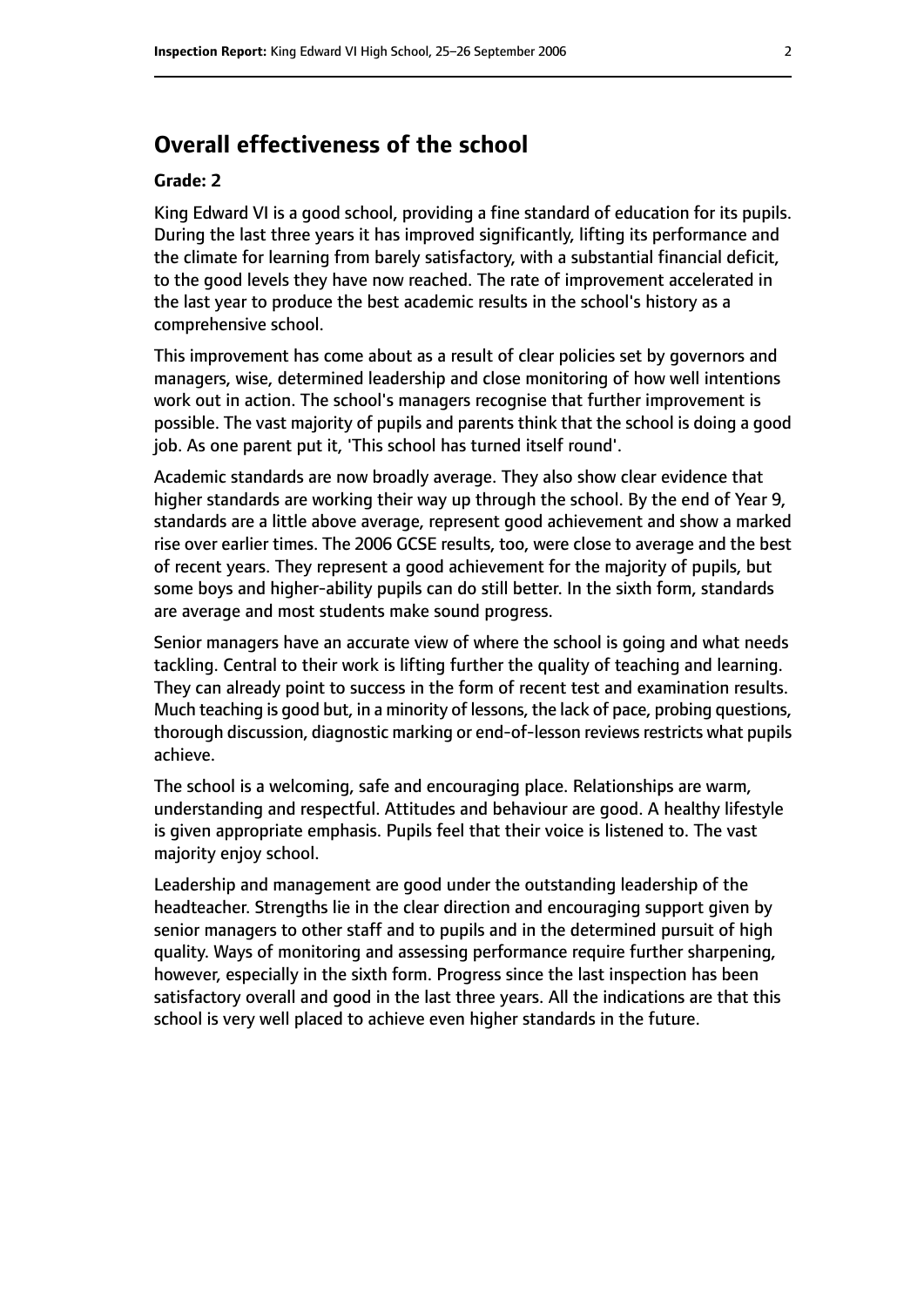## **Effectiveness and efficiency of the sixth form**

#### **Grade: 3**

These aspects of the sixth form are satisfactory. The academic standards reached by students and their pass rate in external examinations are broadly average. Grades obtained on vocational courses are generally high.

Students' achievement is satisfactory overall. In recent national examinations, for example, around two-fifths of students made good progress from GCSE and a further third satisfactory progress. About a quarter, however, did not make reasonable progress over their courses: some inadequate teaching and insufficient personal effort held some students back. In 2006, most students did well in English language, mathematics, physics, art, geography and business education, whilst a minority did not do as well as they should have done in English literature, biology and French. Fine teaching and hard work are the main reasons for students' successes.

The personal care and careers guidance offered to students are good. There is, however, little review of how well the sixth form performs academically. There are plans to overhaul current systems. Students take very good advantage of the extensive consortium arrangements. The range of cultural, extra-curricular and work-related activities provided enlarges students' experience well. The sixth form provides a pleasant environment in which to study and achieve independence, features much appreciated by the students themselves.

#### **What the school should do to improve further**

- Raise achievement further by
- ensuring that all lessons have sufficient pace, searching questioning and adequate discussion and that they end with accurate assessments of progress made;
- making sure that all marking indicates clearly to pupils how they can improve their work; and
- evaluating the progress of students in the sixth form more systematically and in more depth and ensuring that any underachievement is addressed quickly and effectively.

# **Achievement and standards**

#### **Grade: 3**

#### **Grade for sixth form: 3**

Standards are average and pupils' achievement is good. The school's academic work is improving fast. This improvement is the direct result of the management team's focused efforts on raising aspirations, addressing weaknesses in teaching and sharpening its systems for monitoring pupils' progress. It is also due to the staff's committed response to suitably demanding yet very supportive leadership.

By the end of Year 9, standards are above average. Achievement is good, as illustrated by the much higher test results in 2006 than in previous years. Results were above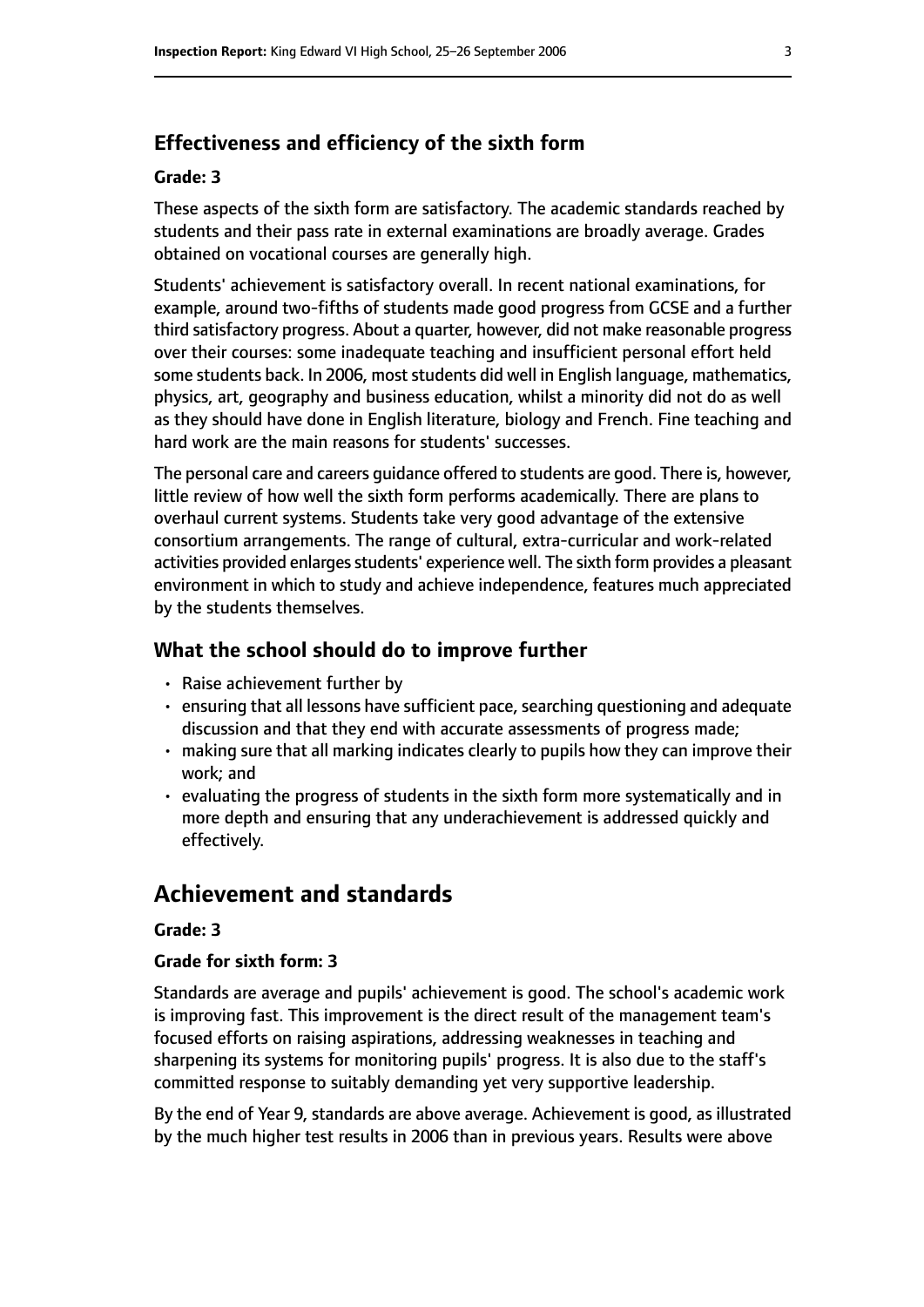average in English, mathematics and science, comfortably exceeding the school's reasonable targets.

This improvement has not yet worked its way fully through to GCSE level, but Year 11 standards are now close to average and rising. Although not all the school's ambitious GCSE targets were reached and some underachievement remains amongst boys and higher-ability pupils, the most recent results were the school's best ever and reflected its success in cancelling out a dip in these pupils' earlier progress over Years 7 to 9. Sixth-form standards, as noted earlier, are average, representing a satisfactory achievement.

# **Personal development and well-being**

#### **Grade: 2**

#### **Grade for sixth form: 2**

Pupils' personal development is good across the school. Pupils rightly attribute much of this to the high level of support they receive from staff. Their enjoyment of school life is reflected in good attendance. Most follow healthy, sensible and safe lifestyles, although a small number of older pupils persist in smoking on site. The occasional bullying and the transition from primary school are managed very well, so that even the youngest pupils feel secure.

Good behaviour and attitudes contribute strongly to the solid academic progress that pupils make. Through the school council, pupils are fully involved in decision-making. For example, they are proud that bicycle sheds have been built because of their influence. They use the council constructively to air their views. They make a good contribution to the school community through the wide range of responsibilities they take on  $-$  such as supporting younger pupils through the 'buddying' scheme. They strongly foster 'global citizenship' through their close links with schools in Africa and Europe, thereby enhancing their good level of spiritual, moral, social and cultural development. By the time they leave school, pupils have the academic and social skills to embark confidently on the next stage of their lives.

# **Quality of provision**

#### **Teaching and learning**

**Grade: 2**

#### **Grade for sixth form: 3**

Teaching and learning are good in Years 7 to 11, enabling pupils to make good progress. Well-targeted training continues to improve the quality of teaching. This training has not yet, however, been focused on the sixth form, where teaching and learning are satisfactory overall.

Teachers manage their classes effectively, successfully insisting that pupils behave well. As a result, pupils respect their teachers and learn in a calm and orderly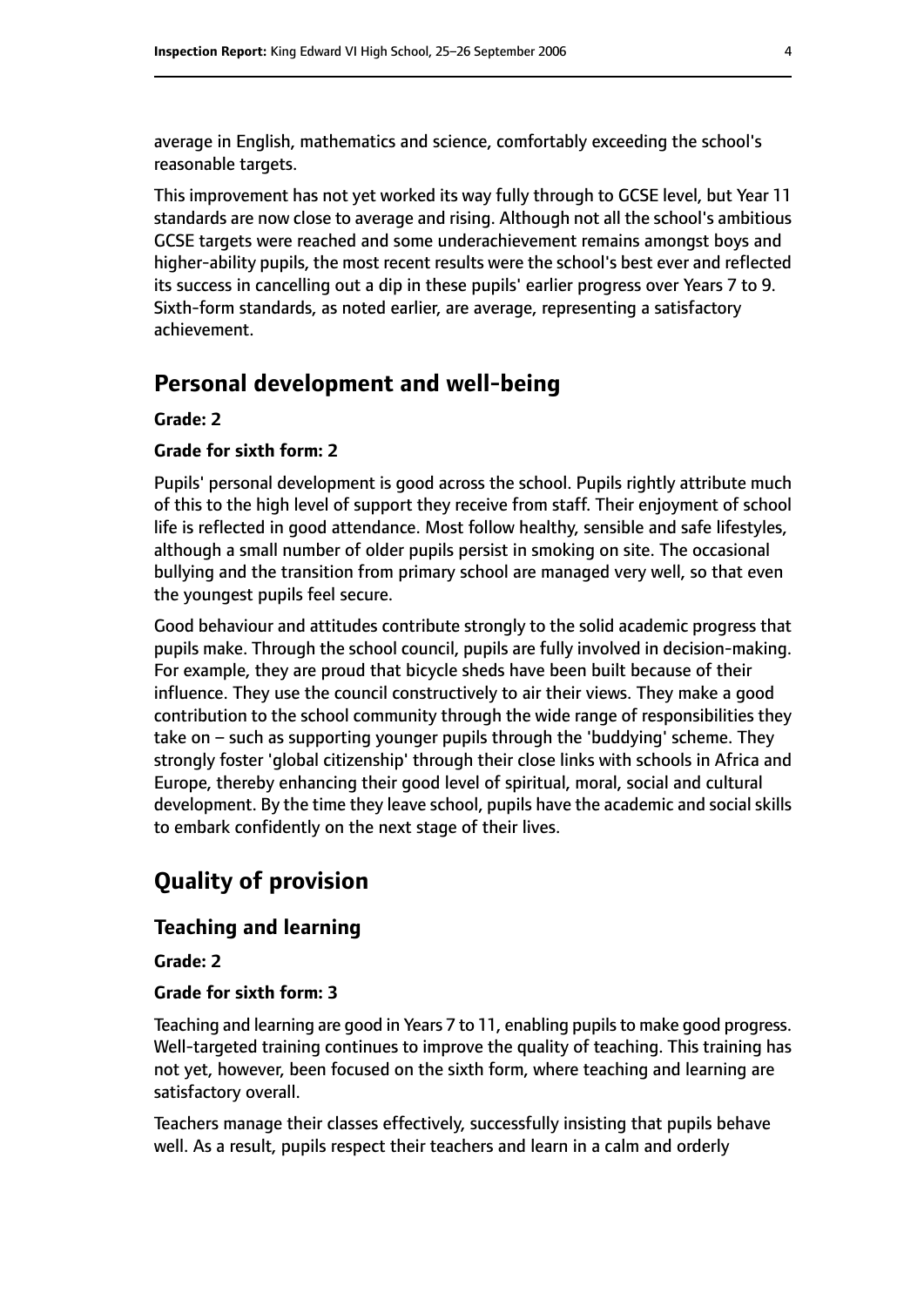atmosphere. Lessons are well planned. Pupils understand what they will be doing and what is expected of them. The best teachers set tasks that are both challenging and enjoyable. They use praise well to encourage pupils to learn. Most teachers pose questions that extend pupils' understanding. Teaching is often lively and, along with the good relationships, stimulates pupils' interest, creating in them a desire to know more. In these lessons, pupils learn rapidly and willingly.

In a minority of lessons the pace of the lessons is too slow, so that pupils do not make sufficient progress. Not all teachers assess and mark work well enough to ensure that both they and their pupils know how pupils' work can be improved. Although most teachers use the last few minutes of lessons to sum up what has been covered, not all check precisely what pupils have learned. In a minority of lessons, including those in the sixth form, there is not enough rigorous, probing questioning or sufficient opportunity for pupils to discuss and debate.

#### **Curriculum and other activities**

#### **Grade: 2**

#### **Grade for sixth form: 2**

The curriculum is good. The 'alternative' curriculum, partly college-based, for the lowest-attaining pupils in Years 10 and 11 meets their needs well. A satisfactory range of vocational courses is provided in school, in local colleges and by other providers. For a small number of its most able pupils the school offers three separate sciences at GCSE. This is, however, the only curricular provision specifically for these pupils and the school accepts that wider provision is required. In the sixth form, the collaboration with other schools provides a very extensive choice of GCE A-level and vocational courses. Currently, however, relatively few pupils take the vocational courses. Pupils in Years 10 and 11 have good opportunities to develop their understanding of the world of work through, for example, Enterprise Days and work experience. Young Enterprise activities enable students in the sixth form to sharpen their business skills. The lack of similar opportunities in Years 7 to 9 is a weakness. Pupils' personal and academic development is considerably enriched by a good range of clubs, sports, musical activities and residential trips.

#### **Care, guidance and support**

#### **Grade: 2**

#### **Grade for sixth form: 3**

Pupils accurately describe the level of care, support and guidance provided by the school as 'Good and getting better'. The school uses information supplied by external agencies intelligently to target resources where they are most needed. Arrangements for child protection and all other risk assessments are in place. Tutors know their pupils well and are vigilant in their care. Vulnerable pupils are well supported. Behaviour is managed well and pupils feel safe. They are rewarded in appropriate ways for working hard. Careers education and guidance prepare them well for the future.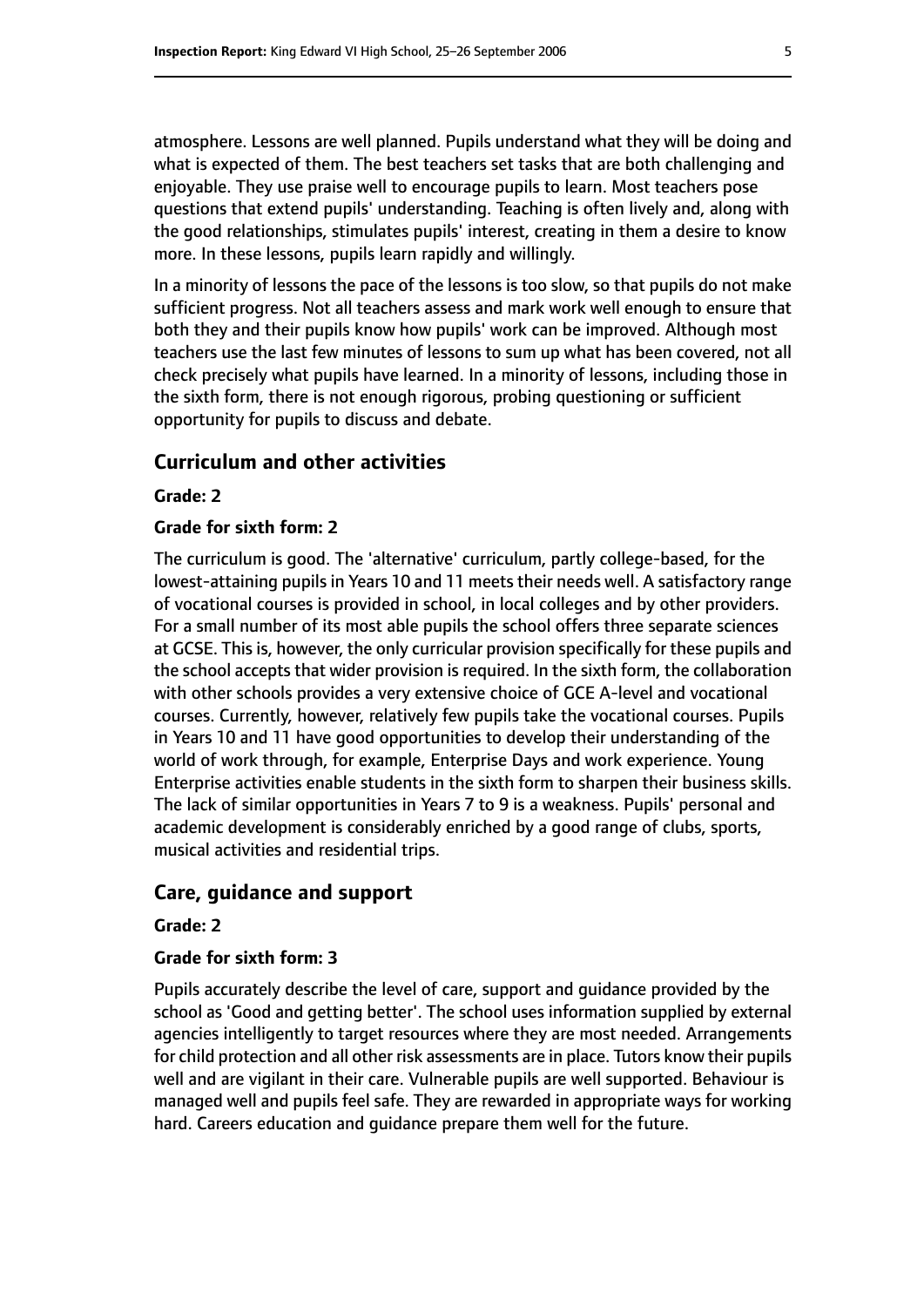Pupils' progress is carefully tracked in Years 7 to 11. Those who fall behind or experience difficulty receive thoughtful, effective help. Most pupils receive satisfactory guidance as to what they need to do to improve. More remains to be done to ensure that boys and higher-ability pupils are adequately challenged. In the sixth form, personal support is sound, but the tracking and analysis of students' achievement are inadequate. Pupils with learning difficulties and disabilities are provided with effective support, so enabling them to achieve well.

# **Leadership and management**

#### **Grade: 2**

#### **Grade for sixth form: 3**

Leadership and management are good. The outstanding, inspirational leadership of the headteacher has transformed this school, significantly lifting staff morale, pupils' achievement and the school's ethos and reputation. The successful establishment of sensible behaviour and good teaching ensures that pupils achieve well and expect to work hard. Parents and pupils at all levels in the school attribute the school's increasing success directly to the school's leadership and management.

The headteacher is supported by a committed management team and a hard-working staff. Their prime focus is on raising achievement. The governing body acts well as a knowledgeable 'critical friend' to the school. Staff use data carefully to track individual pupils' progress and set targets for their achievement. The senior management have robust data systems to underpin their assessment of the school's performance. Their monitoring of the quality of teaching and learning has enabled them to pinpoint the necessary steps to improve progress in lessons.

Resources are well deployed and the school gives very good value for money. Cooperation with other institutions is good. The consortium arrangements for the sixth form are widely recognised as a model of good practice. Senior management's track record of success in the last three years indicates that the school has a good capacity for further improvement.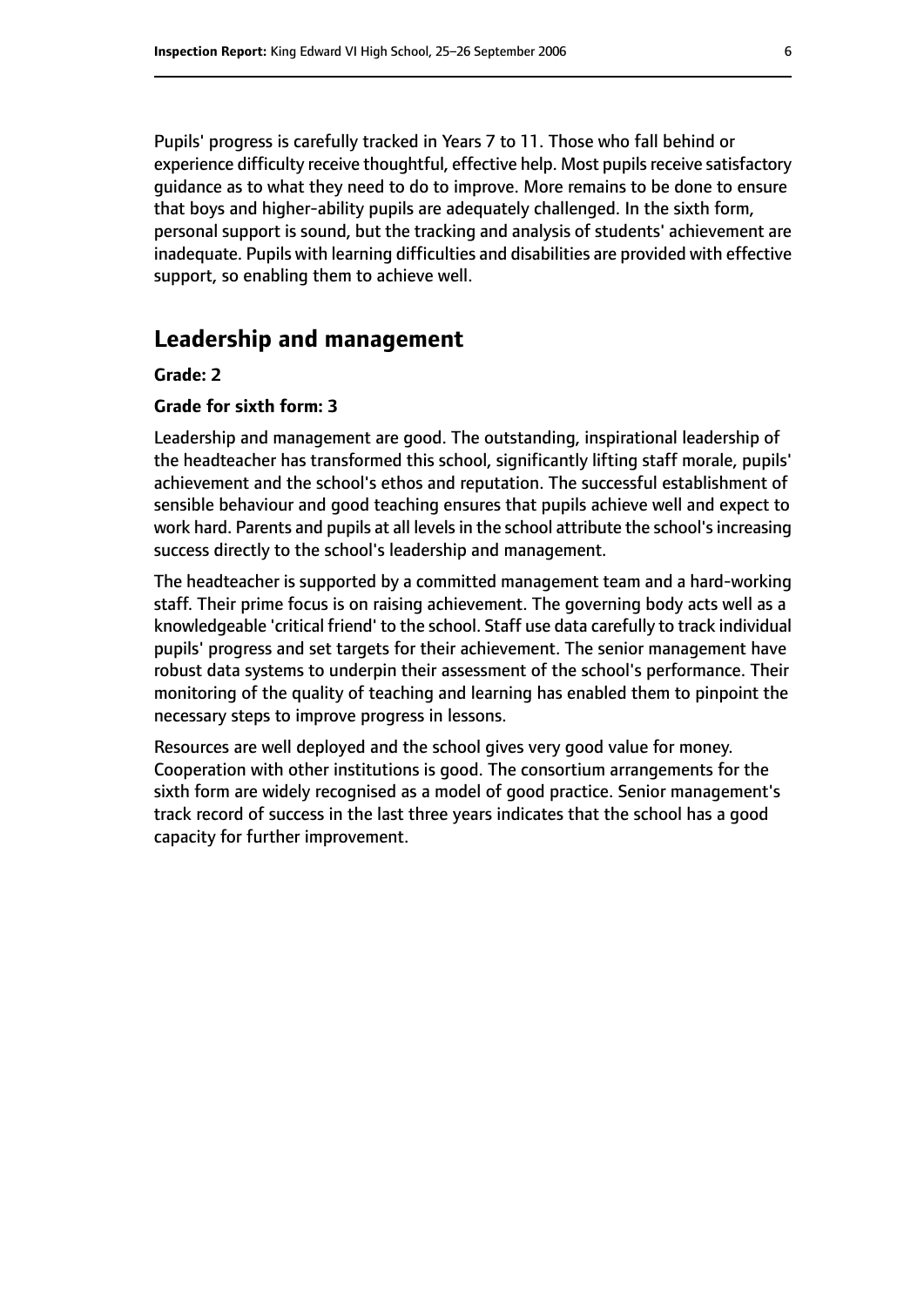**Any complaints about the inspection or the report should be made following the procedures set out inthe guidance 'Complaints about school inspection', whichis available from Ofsted's website: www.ofsted.gov.uk.**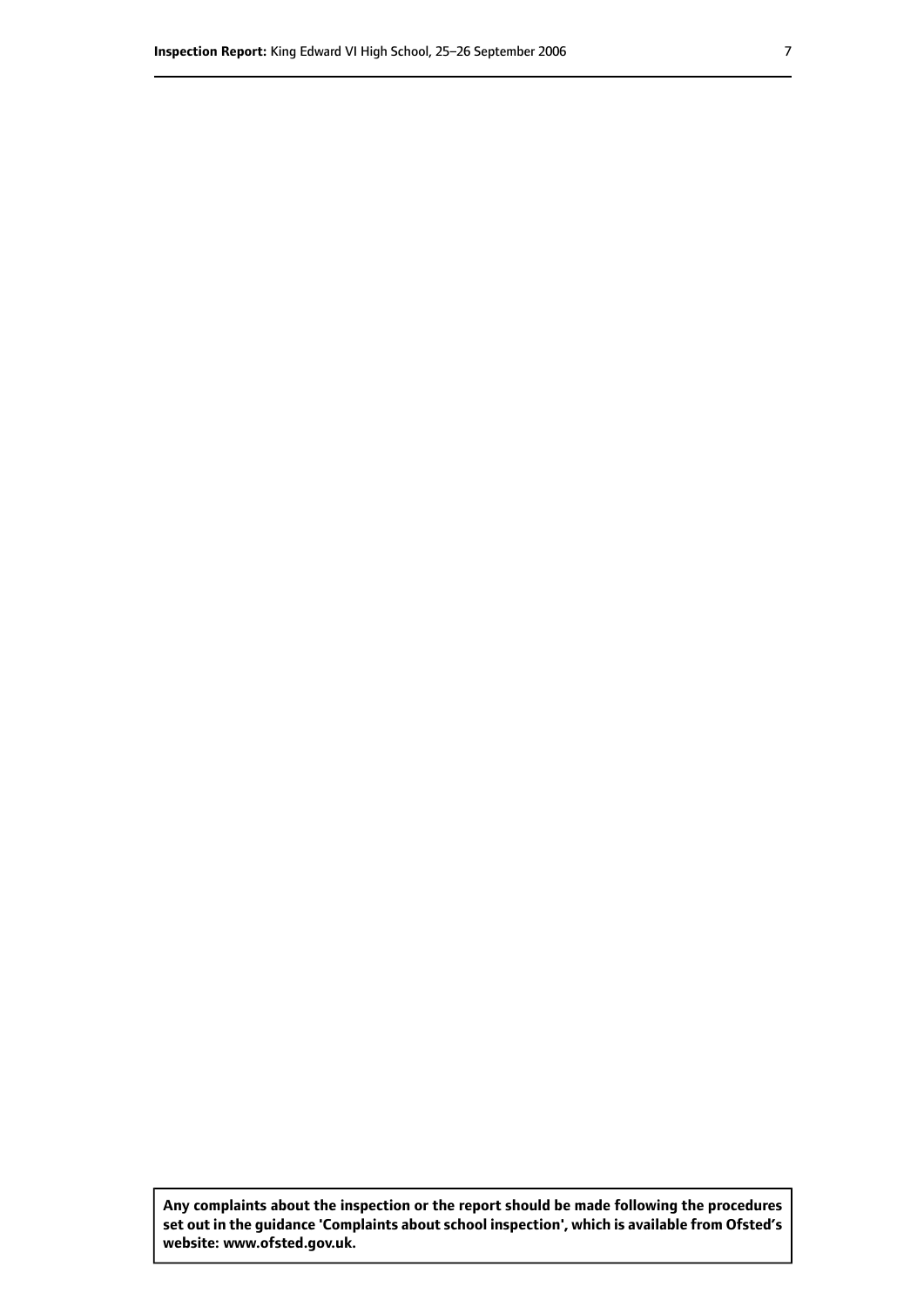# **Inspection judgements**

| Key to judgements: grade 1 is outstanding, grade 2 good, grade 3 satisfactory, $\mid$ | School         | $16-19$ |
|---------------------------------------------------------------------------------------|----------------|---------|
| and grade 4 inadeguate                                                                | <b>Overall</b> |         |

# **Overall effectiveness**

| How effective, efficient and inclusive is the provision of<br>education, integrated care and any extended services in meeting<br>the needs of learners? |     |     |
|---------------------------------------------------------------------------------------------------------------------------------------------------------|-----|-----|
| How well does the school work in partnership with others to<br>promote learners' well-being?                                                            |     |     |
| The effectiveness of the school's self-evaluation                                                                                                       |     |     |
| The capacity to make any necessary improvements                                                                                                         |     |     |
| Effective steps have been taken to promote improvement since<br>the last inspection                                                                     | Yes | Υρς |

## **Achievement and standards**

| How well do learners achieve?                                                                               |  |
|-------------------------------------------------------------------------------------------------------------|--|
| The standards <sup>1</sup> reached by learners                                                              |  |
| How well learners make progress, taking account of any significant<br>variations between groups of learners |  |
| How well learners with learning difficulties and disabilities make<br>progress                              |  |

# **Personal development and well-being**

| How good is the overall personal development and<br>well-being of the learners?                                  |  |
|------------------------------------------------------------------------------------------------------------------|--|
| The extent of learners' spiritual, moral, social and cultural<br>development                                     |  |
| The behaviour of learners                                                                                        |  |
| The attendance of learners                                                                                       |  |
| How well learners enjoy their education                                                                          |  |
| The extent to which learners adopt safe practices                                                                |  |
| The extent to which learners adopt healthy lifestyles                                                            |  |
| The extent to which learners make a positive contribution to<br>the community                                    |  |
| How well learners develop workplace and other skills that will<br>contribute to their future economic well-being |  |

# **The quality of provision**

| How effective are teaching and learning in meeting the<br>full range of the learners' needs?          |  |
|-------------------------------------------------------------------------------------------------------|--|
| How well do the curriculum and other activities meet the<br>range of needs and interests of learners? |  |
| How well are learners cared for, guided and supported?                                                |  |

 $^1$  Grade 1 - Exceptionally and consistently high; Grade 2 - Generally above average with none significantly below average; Grade 3 - Broadly average to below average; Grade 4 - Exceptionally low.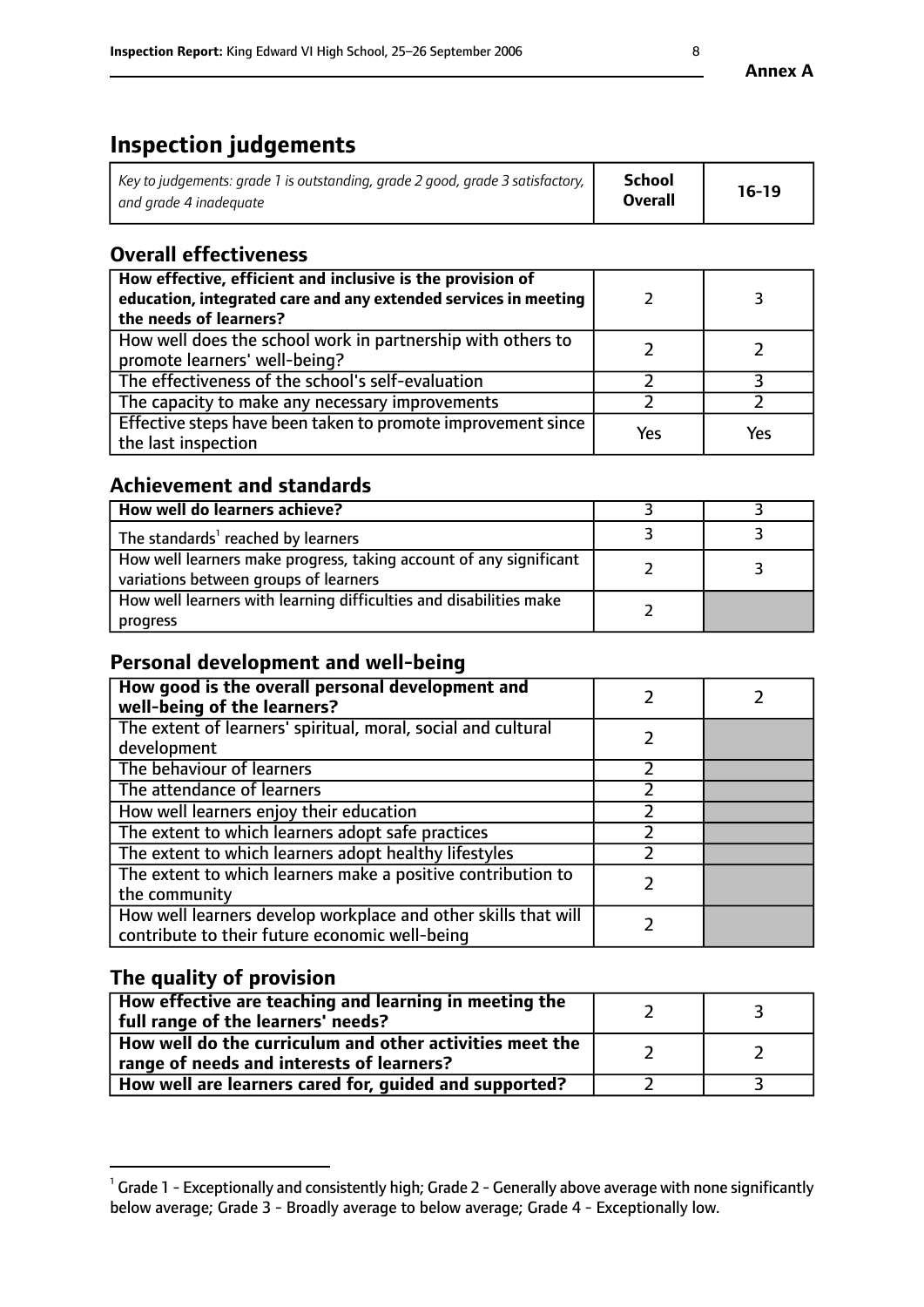# **Leadership and management**

| How effective are leadership and management in raising<br>achievement and supporting all learners?                                                 |     |     |
|----------------------------------------------------------------------------------------------------------------------------------------------------|-----|-----|
| How effectively leaders and managers at all levels set clear<br>direction leading to improvement and promote high quality of<br>care and education |     |     |
| How effectively performance is monitored, evaluated and<br>improved to meet challenging targets                                                    |     |     |
| How well equality of opportunity is promoted and discrimination<br>tackled so that all learners achieve as well as they can                        | 7   |     |
| How effectively and efficiently resources, including staff, are<br>deployed to achieve value for money                                             |     |     |
| The extent to which governors and other supervisory boards<br>discharge their responsibilities                                                     |     |     |
| Do procedures for safequarding learners meet current<br>qovernment requirements?                                                                   | Yes | Yes |
| Does this school require special measures?                                                                                                         | No  |     |
| Does this school require a notice to improve?                                                                                                      | No  |     |

**Annex A**